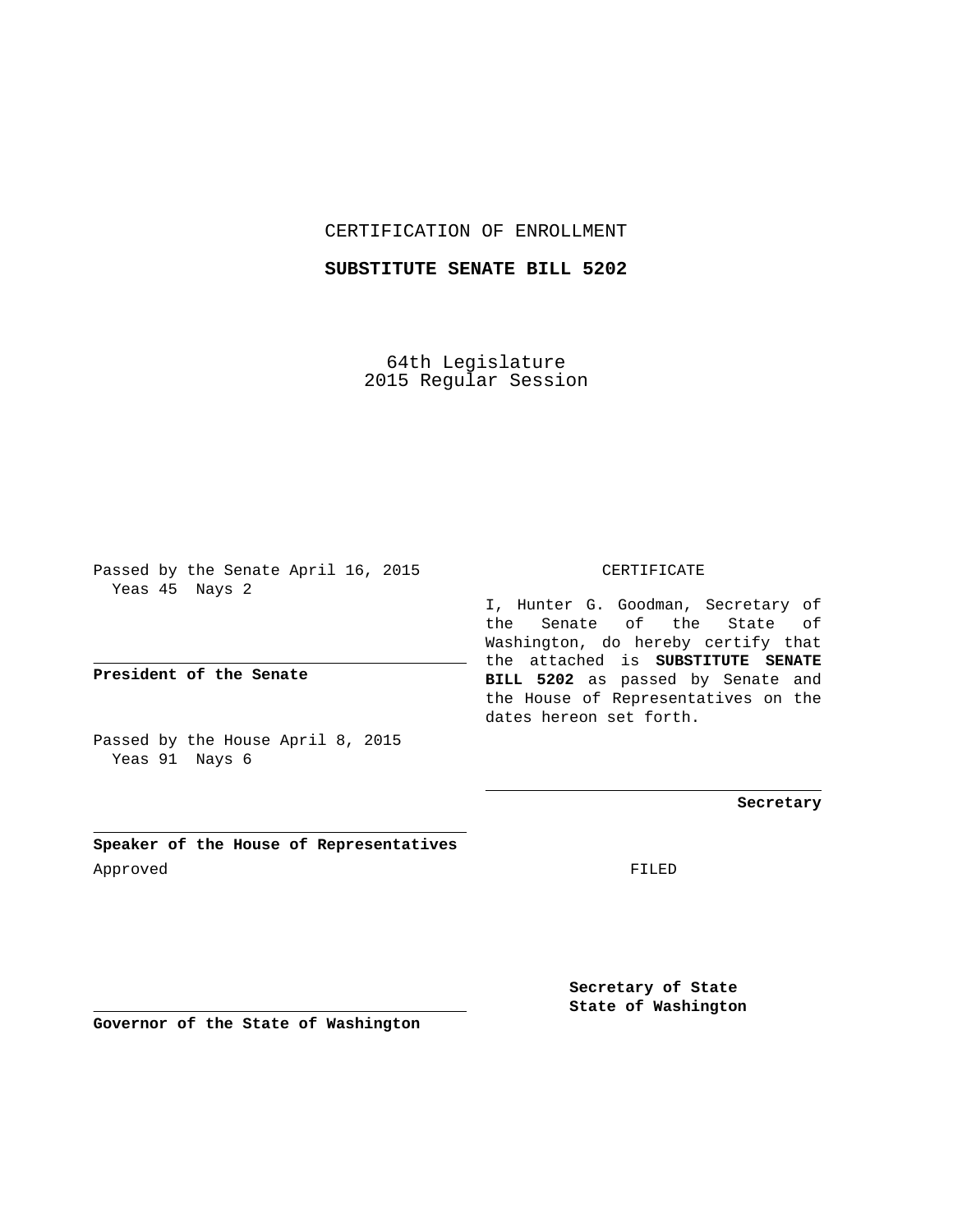### **SUBSTITUTE SENATE BILL 5202**

AS AMENDED BY THE HOUSE

Passed Legislature - 2015 Regular Session

# **State of Washington 64th Legislature 2015 Regular Session**

**By** Senate Early Learning & K-12 Education (originally sponsored by Senators Mullet, Fain, Litzow, Billig, Frockt, Keiser, and Habib)

READ FIRST TIME 02/06/15.

1 AN ACT Relating to the financial education public-private 2 partnership; amending RCW 28A.300.450, 28A.300.460, and 28A.655.070; 3 and adding new sections to chapter 28A.300 RCW.

4 BE IT ENACTED BY THE LEGISLATURE OF THE STATE OF WASHINGTON:

5 **Sec. 1.** RCW 28A.300.450 and 2011 c 262 s 1 are each amended to read as follows:6

7 (1) A financial education public-private partnership is 8 established, composed of the following members:

 (a) Four members of the legislature, with one member from each caucus of the house of representatives appointed for a two-year term of service by the speaker of the house of representatives, and one member from each caucus of the senate appointed for a two-year term 13 of service by the president of the senate;

 (b) Four representatives from the private for-profit and nonprofit financial services sector, including at least one representative from the jumpstart coalition, to be appointed for a staggered two-year term of service by the governor;

 (c) Four teachers to be appointed for a staggered two-year term of service by the superintendent of public instruction, with one each representing the elementary, middle, secondary, and postsecondary 21 education sectors;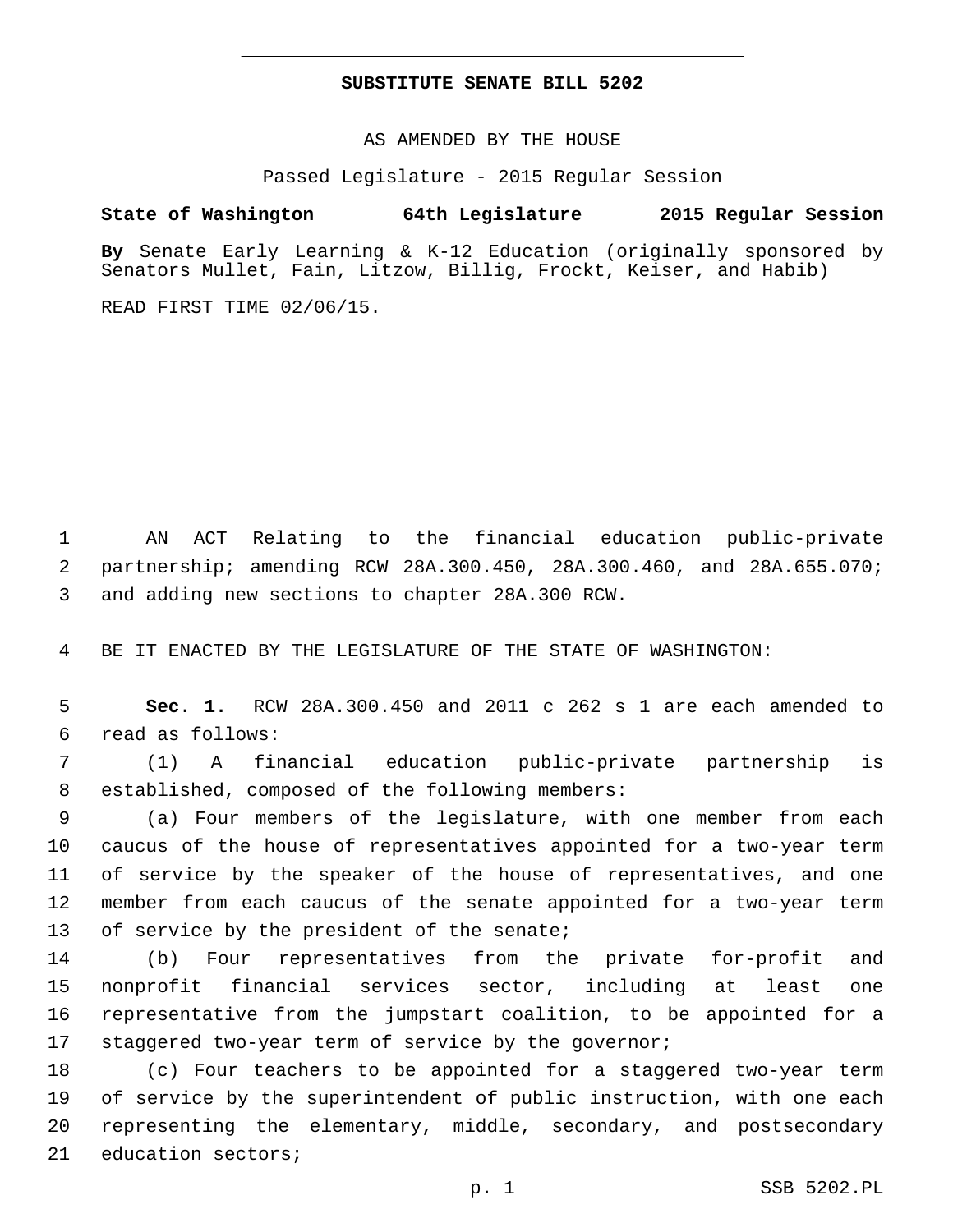(d) A representative from the department of financial institutions to be appointed for a two-year term of service by the 3 director;

 (e) Two representatives from the office of the superintendent of public instruction, with one involved in curriculum development and one involved in teacher professional development, to be appointed for a staggered two-year term of service by the superintendent; and

8 (f) The state treasurer or the state treasurer's designee.

 (2) The chair of the partnership shall be selected by the members of the partnership from among the legislative members.

 (3) One-half of the members appointed under subsection (1)(b), (c), and (e) of this section shall be appointed for a one-year term beginning August 1, 2011, and a two-year term thereafter.

 (4) To the extent funds are appropriated or are available for this purpose, the partnership may hire a staff person who shall reside in the office of the superintendent of public instruction for administrative purposes. Additional technical and logistical support may be provided by the office of the superintendent of public instruction, the department of financial institutions, the organizations composing the partnership, and other participants in the financial education public-private partnership.

 (5) The initial members of the partnership shall be appointed by 23 August 1, 2011.

 (6) Legislative members of the partnership shall receive per diem 25 and travel under RCW 44.04.120.

 (7) Travel and other expenses of members of the partnership shall be provided by the agency, association, or organization that member represents. Teachers appointed as members by the superintendent of public instruction may be paid their travel expenses in accordance with RCW 43.03.050 and 43.03.060 from funds available in the Washington financial education public-private partnership account. If the attendance of a teacher member at an official meeting of the partnership results in a need for a school district to employ a substitute, payment for the substitute may be made by the superintendent of public instruction from funds available in the Washington financial education public-private partnership account. A school district must release a teacher member to attend an official meeting of the partnership if the partnership pays the district for a substitute or pays the travel expenses of the teacher member.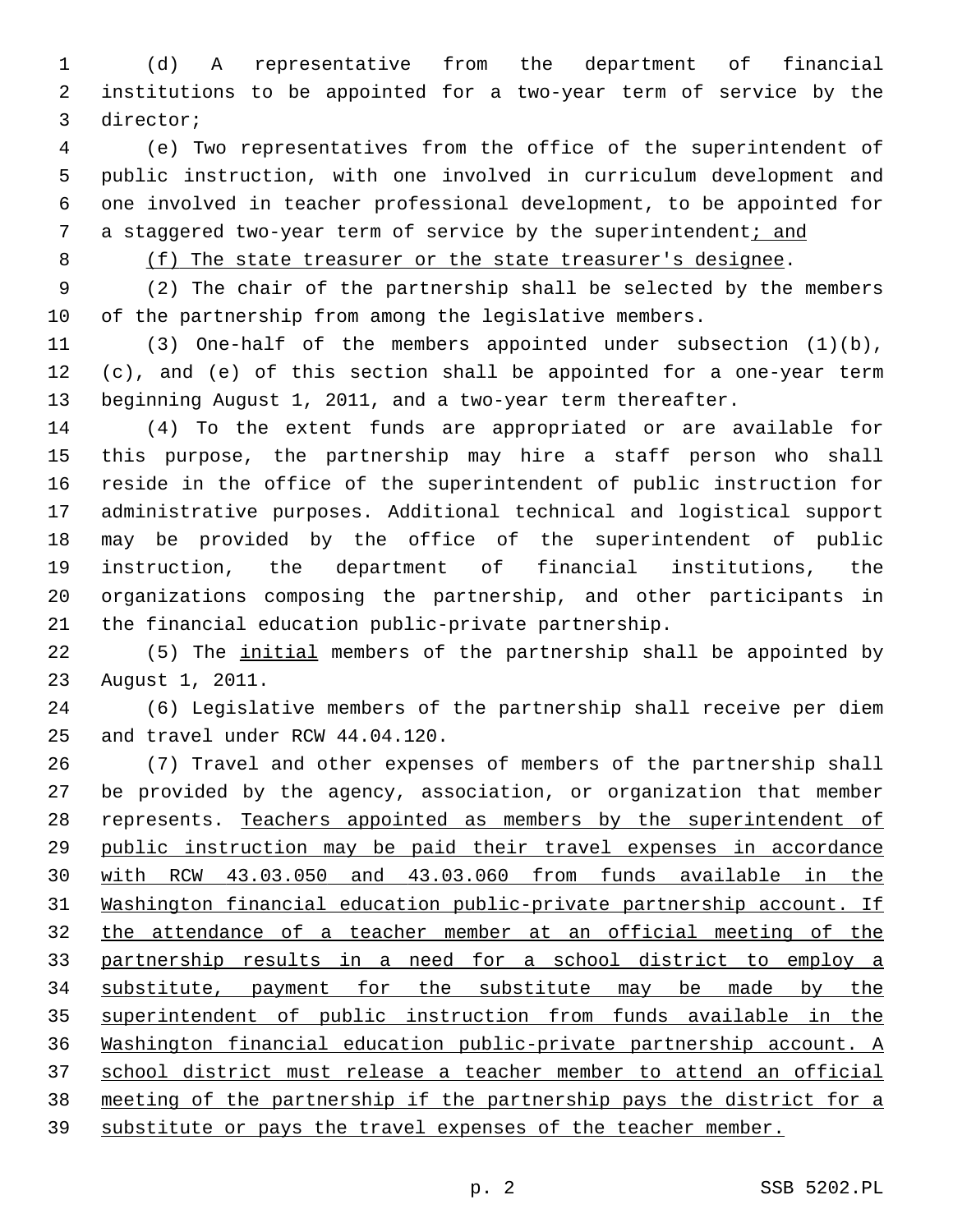(8) This section shall be implemented to the extent funds are 2 available.

 **Sec. 2.** RCW 28A.300.460 and 2009 c 443 s 2 are each amended to 4 read as follows:

 (1) The task of the financial education public-private partnership is to seek out and determine the best methods of equipping students with the knowledge and skills they need, before they become self-supporting, in order for them to make critical decisions regarding their personal finances. The components of personal financial education shall include the achievement of skills and knowledge necessary to make informed judgments and effective decisions regarding earning, spending, and the management of money 13 and credit.

 (2) In carrying out its task, and to the extent funds are 15 available, the partnership shall:

 (a) Communicate to school districts the financial education standards adopted under RCW 28A.300.462, other important financial education skills and content knowledge, and strategies for expanding the provision and increasing the quality of financial education 20 instruction;

 (b) Review on an ongoing basis financial education curriculum that is available to school districts, including instructional materials and programs, online instructional materials and resources, and school-wide programs that include the important financial skills 25 and content knowledge;

 (c) Develop evaluation standards and a procedure for endorsing financial education curriculum that the partnership determines should 28 be recommended for use in school districts;

29 (d) ((Identify assessments and outcome measures that schools and communities may use to determine whether students have met the financial education standards adopted under RCW 28A.300.462)) Work with the office of the superintendent of public instruction to integrate financial education skills and content knowledge into the 34 state learning standards;

 (e) Monitor and provide guidance for professional development for educators regarding financial education, including ways that teachers at different grade levels may integrate financial skills and content knowledge into mathematics, social studies, and other course content 39 areas;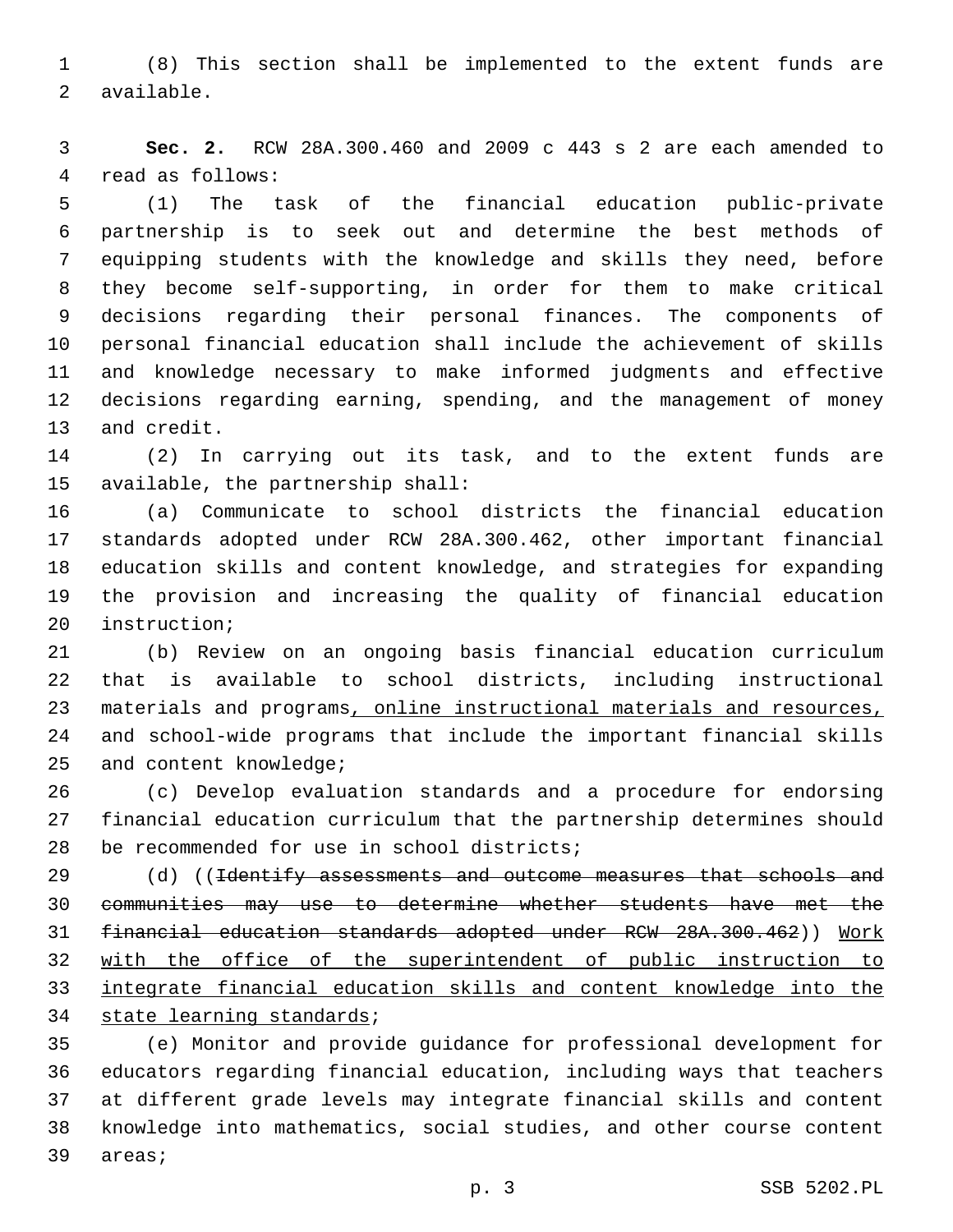(f) Work with the office of the superintendent of public instruction and the professional educator standards board to create professional development ((that could lead to a certificate endorsement or other certification of competency)) in financial 5 education;

 (g) Develop academic guidelines and standards-based protocols for use by classroom volunteers who participate in delivering financial 8 education to students in the public schools; and

 (h) Provide an annual report beginning December 1, 2009, as provided in RCW 28A.300.464, to the governor, the superintendent of public instruction, and the committees of the legislature with oversight over K-12 education and higher education.

 (3) The partnership may seek federal and private funds to support the school districts in providing access to the materials listed pursuant to section 4(1) of this act, as well as related professional 16 development opportunities for certificated staff.

 **Sec. 3.** RCW 28A.655.070 and 2013 2nd sp.s. c 22 s 5 are each 18 amended to read as follows:

 (1) The superintendent of public instruction shall develop essential academic learning requirements that identify the knowledge and skills all public school students need to know and be able to do based on the student learning goals in RCW 28A.150.210, develop student assessments, and implement the accountability recommendations and requests regarding assistance, rewards, and recognition of the 25 state board of education.

(2) The superintendent of public instruction shall:

 (a) Periodically revise the essential academic learning requirements, as needed, based on the student learning goals in RCW 28A.150.210. Goals one and two shall be considered primary. To the maximum extent possible, the superintendent shall integrate goal four and the knowledge and skill areas in the other goals in the essential 32 academic learning requirements; and

 (b) Review and prioritize the essential academic learning requirements and identify, with clear and concise descriptions, the grade level content expectations to be assessed on the statewide student assessment and used for state or federal accountability purposes. The review, prioritization, and identification shall result in more focus and targeting with an emphasis on depth over breadth in the number of grade level content expectations assessed at each grade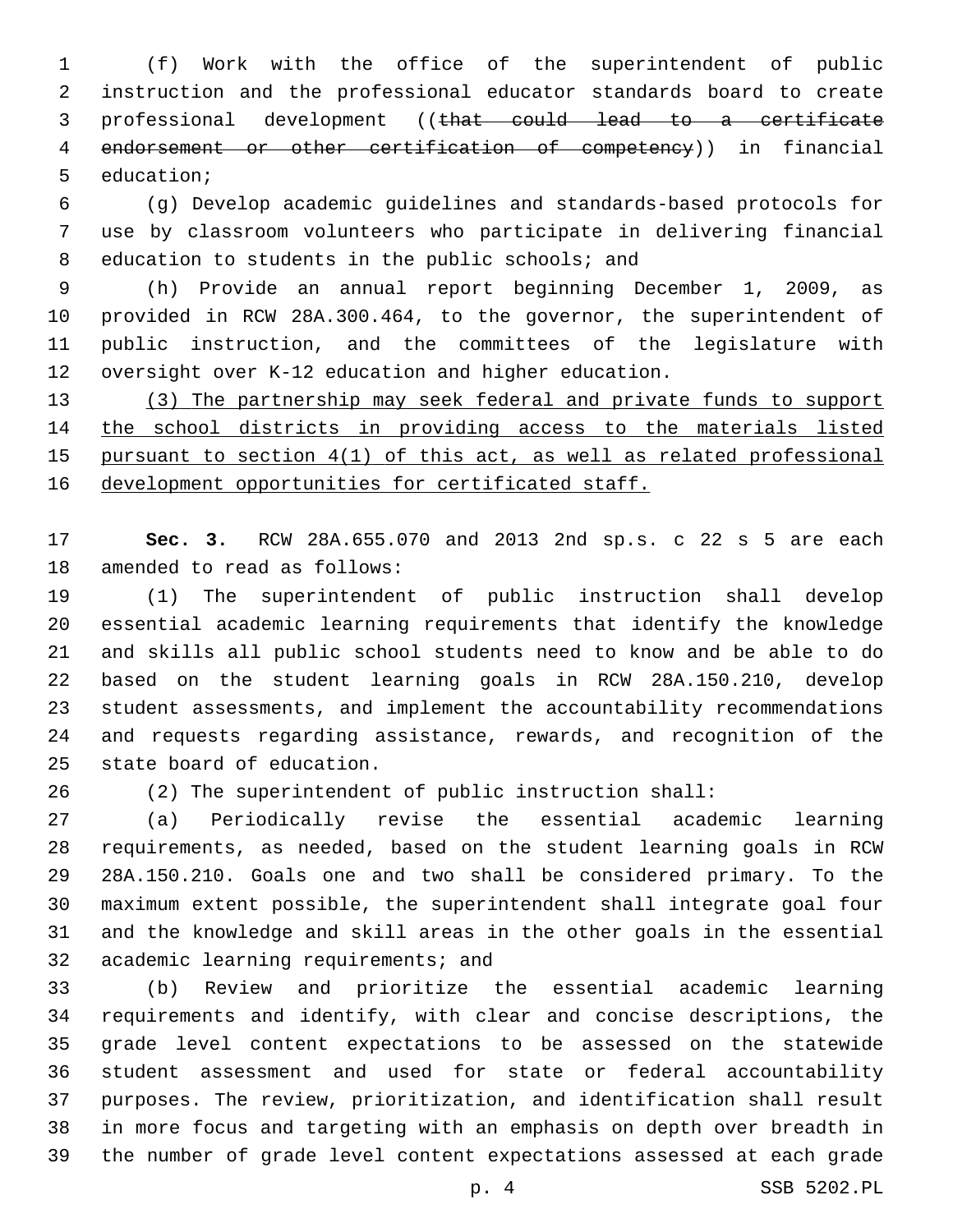level. Grade level content expectations shall be articulated over the grades as a sequence of expectations and performances that are logical, build with increasing depth after foundational knowledge and skills are acquired, and reflect, where appropriate, the sequential nature of the discipline. The office of the superintendent of public instruction, within seven working days, shall post on its web site any grade level content expectations provided to an assessment vendor for use in constructing the statewide student assessment.

 (3)(a) In consultation with the state board of education, the superintendent of public instruction shall maintain and continue to develop and revise a statewide academic assessment system in the content areas of reading, writing, mathematics, and science for use in the elementary, middle, and high school years designed to determine if each student has mastered the essential academic learning requirements identified in subsection (1) of this section. School districts shall administer the assessments under guidelines adopted by the superintendent of public instruction. The academic assessment system may include a variety of assessment methods, including criterion-referenced and performance-based measures.

 (b) Effective with the 2009 administration of the Washington assessment of student learning and continuing with the statewide student assessment, the superintendent shall redesign the assessment in the content areas of reading, mathematics, and science in all grades except high school by shortening test administration and reducing the number of short answer and extended response questions.

 (c) By the 2014-15 school year, the superintendent of public instruction, in consultation with the state board of education, shall modify the statewide student assessment system to transition to assessments developed with a multistate consortium, as provided in 30 this subsection:

 (i) The assessments developed with a multistate consortium to assess student proficiency in English language arts and mathematics shall be administered beginning in the 2014-15 school year. The reading and writing assessments shall not be administered by the superintendent of public instruction or schools after the 2013-14 36 school year.

 (ii) The high school assessments in English language arts and mathematics in (c)(i) of this subsection shall be used for the purposes of earning a certificate of academic achievement for high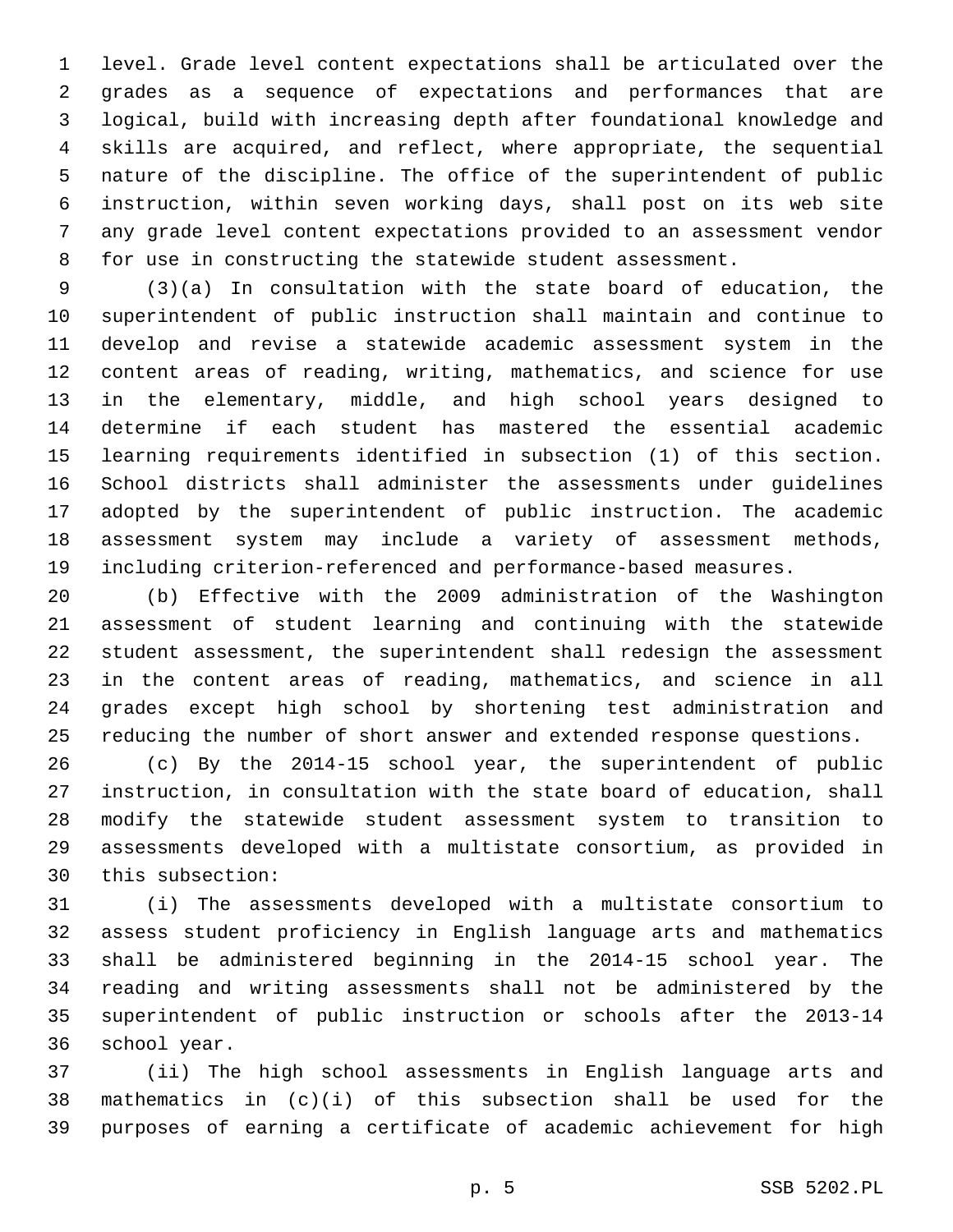school graduation under the timeline established in RCW 28A.655.061 and for assessing student career and college readiness.

 (iii) During the transition period specified in RCW 28A.655.061, the superintendent of public instruction shall use test items and other resources from the consortium assessment to develop and administer a tenth grade high school English language arts assessment, an end-of-course mathematics assessment to assess the standards common to algebra I and integrated mathematics I, and an end-of-course mathematics assessment to assess the standards common 10 to geometry and integrated mathematics II.

 (4) If the superintendent proposes any modification to the essential academic learning requirements or the statewide assessments, then the superintendent shall, upon request, provide opportunities for the education committees of the house of representatives and the senate to review the assessments and proposed modifications to the essential academic learning requirements before 17 the modifications are adopted.

 (5) The assessment system shall be designed so that the results under the assessment system are used by educators as tools to evaluate instructional practices, and to initiate appropriate educational support for students who have not mastered the essential academic learning requirements at the appropriate periods in the 23 student's educational development.

 (6) By September 2007, the results for reading and mathematics shall be reported in a format that will allow parents and teachers to determine the academic gain a student has acquired in those content 27 areas from one school year to the next.

 (7) To assist parents and teachers in their efforts to provide educational support to individual students, the superintendent of public instruction shall provide as much individual student performance information as possible within the constraints of the assessment system's item bank. The superintendent shall also provide to school districts:33

 (a) Information on classroom-based and other assessments that may provide additional achievement information for individual students; 36 and

 (b) A collection of diagnostic tools that educators may use to evaluate the academic status of individual students. The tools shall be designed to be inexpensive, easily administered, and quickly and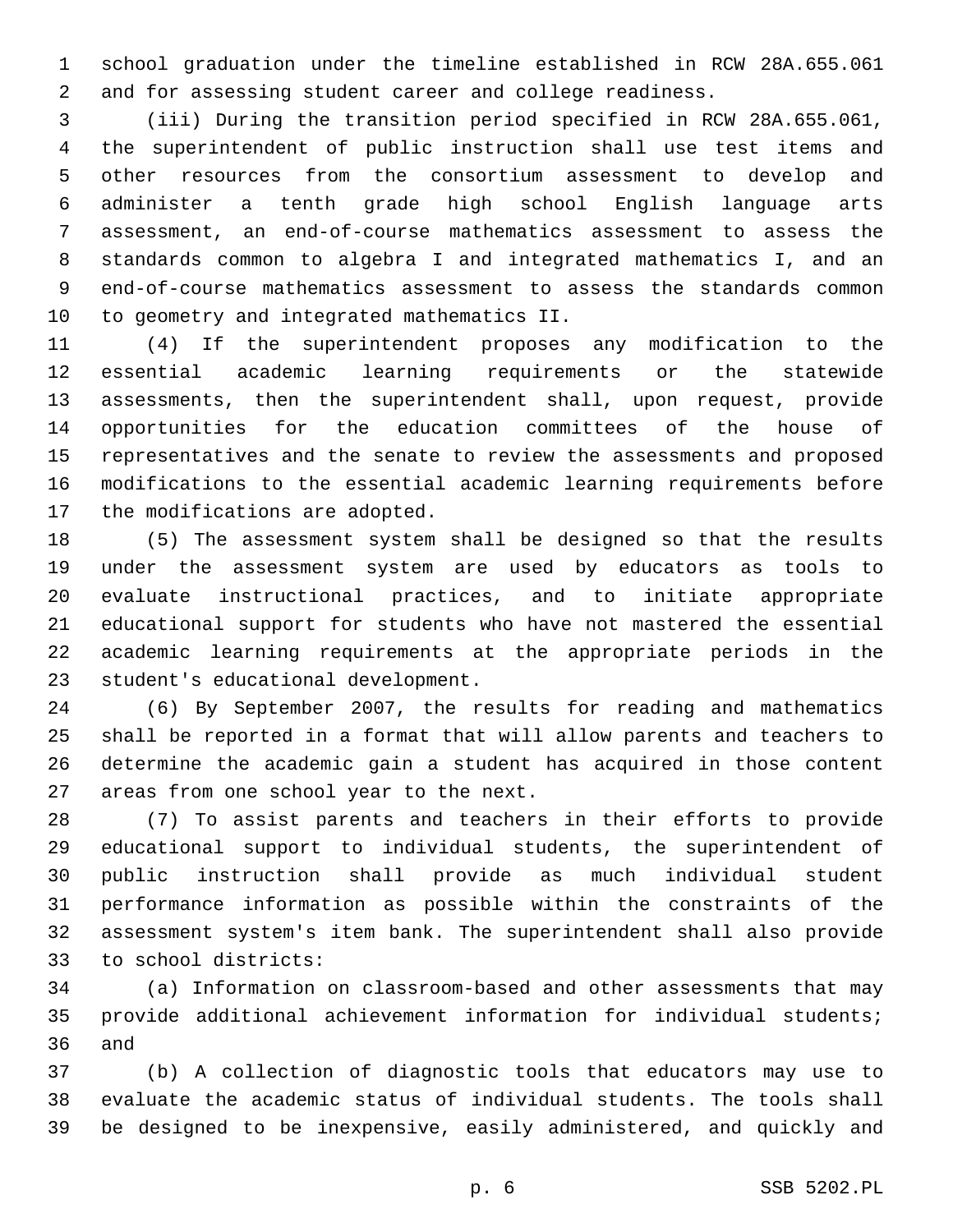easily scored, with results provided in a format that may be easily 2 shared with parents and students.

 (8) To the maximum extent possible, the superintendent shall integrate knowledge and skill areas in development of the 5 assessments.

 (9) Assessments for goals three and four of RCW 28A.150.210 shall be integrated in the essential academic learning requirements and 8 assessments for goals one and two.

 (10) The superintendent shall develop assessments that are directly related to the essential academic learning requirements, and are not biased toward persons with different learning styles, racial 12 or ethnic backgrounds, or on the basis of gender.

 (11) The superintendent shall consider methods to address the unique needs of special education students when developing the 15 assessments under this section.

 (12) The superintendent shall consider methods to address the unique needs of highly capable students when developing the 18 assessments under this section.

 (13) The superintendent shall post on the superintendent's web site lists of resources and model assessments in social studies, the 21 arts, and health and fitness.

 (14) The superintendent shall integrate financial education 23 skills and content knowledge into the state learning standards pursuant to RCW 28A.300.460(2)(d).

 NEW SECTION. **Sec. 4.** A new section is added to chapter 28A.300 26 RCW to read as follows:

 (1) After consulting with the financial education public-private partnership, the office of the superintendent of public instruction shall make available to all school districts a list of materials that align with the financial education standards integrated into the state learning standards pursuant to RCW 28A.300.460(2)(d).

 (2) School districts shall provide all students in grades nine through twelve the opportunity to access the financial education standards, whether through a regularly scheduled class period; before or after school; during lunch periods; at library and study time; at home; via online learning opportunities; through career and technical education course equivalencies; or other opportunities. School districts shall publicize the availability of financial education opportunities to students and their families. School districts are

p. 7 SSB 5202.PL